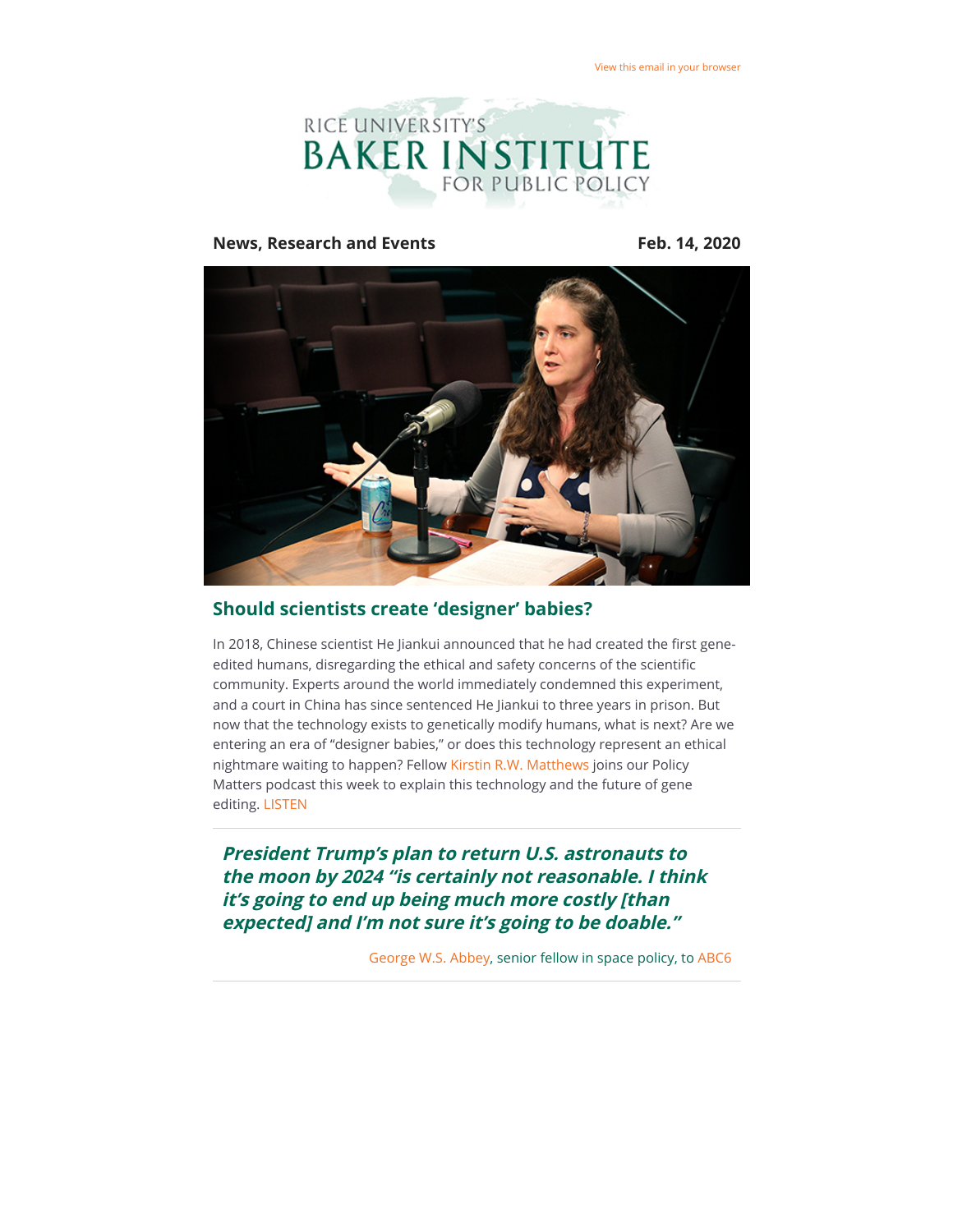

## **Trade wars put U.S., global energy security at risk**

Policies that raise barriers to international trade are generally detrimental to U.S. and global energy security, according to a new research paper by experts in the Center for Energy Studies and at the Korea Energy Economics Institute. ["Mercantilism's Groundhog Day: The U.S.-China Trade War and Some Regional](https://riceconnect.rice.edu/page.redir?target=https%3a%2f%2fwww.bakerinstitute.org%2fresearch%2fmercantilisms-groundhog-day-trade-war-trump-administration-and-northeast-asia%2f&srcid=125749&srctid=1&erid=61726a0b-a388-4929-8e86-d702cf9e1c49&trid=61726a0b-a388-4929-8e86-d702cf9e1c49) Energy Market Implications," by Ken Medlock, Ted Temzelides and Woongtae Chung, examines the potential impacts of the U.S.-China trade dispute for U.S. and Northeast Asian economies, with a specific focus on energy markets.

The authors found that trade barriers create "uncertainty, harm investment and harm efficiency, ultimately leading to higher prices. Market depth, which is critical for energy security, can be compromised if policy becomes burdensome for new investments, capital flows, and market participation."

Browse the Baker Institute [research library](https://riceconnect.rice.edu/page.redir?target=https%3a%2f%2fwww.bakerinstitute.org%2fresearch%2f&srcid=125749&srctid=1&erid=61726a0b-a388-4929-8e86-d702cf9e1c49&trid=61726a0b-a388-4929-8e86-d702cf9e1c49) for our latest publications.

### **Institute names senior development officers**



**Leah Gross** is the Baker Institute's new director of development for major gifts. She has over a decade of fundraising experience, and served as senior director of philanthropy at the Houston Museum of Natural Science prior to joining the institute. Leah has also served in development positions at Texas Children's Hospital and the University of Houston Law Center. "I'm honored to join the Baker Institute community and am inspired by its mission of bridging the world of

ideas and the world of action. I look forward to working with the institute's fellows, scholars and staff," Leah said. Contact her at 713-348-2977 or [leah.gross@rice.edu.](mailto:leah.gross@rice.edu)



**Chetna Cates** has been promoted to a new position, director of membership, that will focus on the [Roundtable](https://riceconnect.rice.edu/page.redir?target=http%3a%2f%2fwww.bakerinstitute.org%2fjoin-the-baker-roundtable%2f&srcid=125749&srctid=1&erid=61726a0b-a388-4929-8e86-d702cf9e1c49&trid=61726a0b-a388-4929-8e86-d702cf9e1c49) and [Roundtable Young Professionals](https://riceconnect.rice.edu/page.redir?target=http%3a%2f%2fwww.bakerinstitute.org%2froundtable-young-professionals%2f&srcid=125749&srctid=1&erid=61726a0b-a388-4929-8e86-d702cf9e1c49&trid=61726a0b-a388-4929-8e86-d702cf9e1c49) groups. Chetna joined the institute in 2017 and, since taking on responsibility for membership in 2018, has successfully grown this important component of the institute's activities. [Click here](https://riceconnect.rice.edu/page.redir?target=http%3a%2f%2fwww.bakerinstitute.org%2fjoin-the-baker-roundtable%2f&srcid=125749&srctid=1&erid=61726a0b-a388-4929-8e86-d702cf9e1c49&trid=61726a0b-a388-4929-8e86-d702cf9e1c49) to learn more about Roundtable membership or contact Chetna at 713-348- 4945 or [chetna.cates@rice.edu](mailto:chetna.cates@rice.edu).